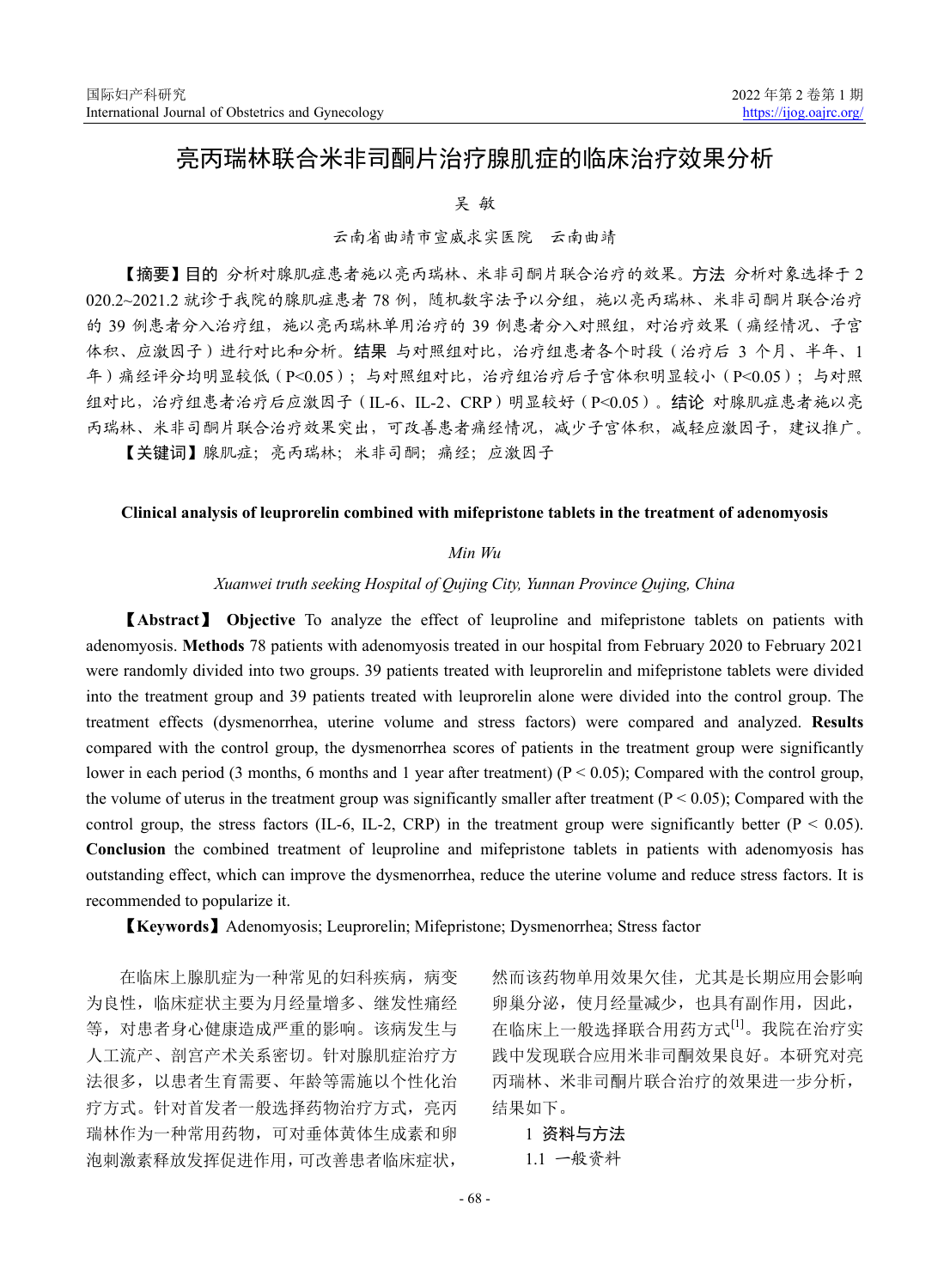分析对象选择于 2020.2~2021.2 就诊于我院的 腺肌症患者 78 例, 随机数字法予以分组, 施以亮丙 瑞林、米非司酮片联合治疗的 39 例患者分入治疗 组,年龄:(39.47±1.15)岁(30~49 岁),痛经: (9.26±1.25)年(2~14 年);施以亮丙瑞林单用 治疗的 39 例患者分入对照组,年龄:(39.47±1.15) 岁(30~49 岁),痛经:(9.28±1.20)年(2~15 年)。对研究可比性进行分析:2 组比较 P>0.05, 可施以比较研究。

1.2 方法

对照组仅予以亮丙瑞林,给药方式为皮下用药, 选择腹部或臀部或臂部为注射部位, 每次 3.75mg, 每 4 周 1 次, 1 个疗程为期 1 次, 共进行 5 个疗程 的连续治疗。

治疗组与此同时予以米非司酮,给药方式为口 服, 在餐后 2h 或空腹状态下用药, 每次 1 片, 每日 1 次,1 个疗程为期 4 周,共进行为期 5 个疗程的治 疗。

1.3 观察指标

对各个时段(治疗后 3 个月、半年、1 年)痛 经评分进行对比;对治疗后子宫体积进行对比;对 应激因子(IL-6、IL-2、CRP)进行对比。

1.4 统计学方法

利用 SPSS23.0 处理资料和结果中数据,t 对( $\bar{x}$  $\pm$ s) 计量数据实施验证, 符合正态分析,  $X^2$  对 $[n\left(\frac{9}{6}\right)]$ 计数数据实施验证,统计学意义以 P<0.05 为标准, 表示差异明显。

2 结果

2.1 各个时段痛经情况比较

治疗前 2 组痛经情况比较 P>0.05,与对照组对 比,治疗组患者各个时段(治疗后 3 个月、半年、1

年)痛经评分均明显较低(P<0.05)。见表 1。

2.2 子宫体积比较

治疗后子宫体积分别为(105.30±1.36) cm<sup>3</sup>、 (120.70±1.66) cm3, 与对照组对比, 治疗组治疗

后子宫体积明显较小(t=44.816,P<0.001)。

2.3 应激因子比较

治疗前应激因子(IL-6、IL-2、CRP)2 组比较 P>0.05;与对照组对比,治疗组患者治疗后应激因 子(IL-6、IL-2、CRP)明显较好(P<0.05),即治 疗后 IL-6、IL-2、CRP 水平均明显较低(P<0.05)。 见表 2。

| 表 1 对比各个时段痛经情况 $(\bar{x} \pm s, \hat{y})$ |  |  |
|-------------------------------------------|--|--|
|-------------------------------------------|--|--|

| 组别                           | 例数 | 治疗前           | 治疗后 3个月       | 治疗半年          | 治疗1年          |  |  |
|------------------------------|----|---------------|---------------|---------------|---------------|--|--|
| 治疗组                          | 39 | $2.79 + 0.13$ | $1.18 + 0.03$ | $0.91 + 0.01$ | $0.43 + 0.02$ |  |  |
| 对照组                          | 39 | $2.76 + 0.26$ | $1.70 + 0.40$ | $1.37 + 0.25$ | $0.93 + 0.25$ |  |  |
| t                            |    | 0.645         | 8.096         | 11.482        | 12.450        |  |  |
| P                            |    | 0.521         | < 0.001       | < 0.001       | < 0.001       |  |  |
| 表 2 对比应激因子 $(\bar{x} \pm s)$ |    |               |               |               |               |  |  |

| 例数<br>组别 |    | IL-6 $(ng/ml)$  |                 | IL-2 $(ng/ml)$   |                  | $CRP$ (mg/L)    |                  |  |  |
|----------|----|-----------------|-----------------|------------------|------------------|-----------------|------------------|--|--|
|          |    | 治疗前             | 治疗后             | 治疗前              | 治疗后              | 治疗前             | 治疗后              |  |  |
| 治疗组      | 39 | $8.98 \pm 0.22$ | $5.20 \pm 1.05$ | $60.53 \pm 1.30$ | $29.50 \pm 1.33$ | $8.53 \pm 1.64$ | $24.15 \pm 1.30$ |  |  |
| 对照组      | 39 | $8.99 \pm 0.25$ | $8.10 \pm 1.20$ | $60.56 \pm 1.35$ | $43.66 \pm 1.33$ | $8.54 \pm 1.20$ | $30.56 \pm 1.55$ |  |  |
|          |    | 0.188           | 11.358          | 0.100            | 47.014           | 0.031           | 19.788           |  |  |
| P        |    | 0.852           | < 0.001         | 0.921            | < 0.001          | 0.976           | < 0.001          |  |  |

3 讨论

腺肌症具有较高的发病率,且发病率呈现逐年 持续增长的趋势,致病原因为子宫内膜向肌层入侵 所致[2]。另外受到工作和生活压力增加、生活习惯

变化的影响。相关研究显示[3],腺肌症与病毒感染、 子宫组织损伤、遗传因素关系密切。常发人群为育 龄期女性,对其身心健康和生活质量均造成严重的 影响。临床症状主要为进行性痛经、月经增多等,